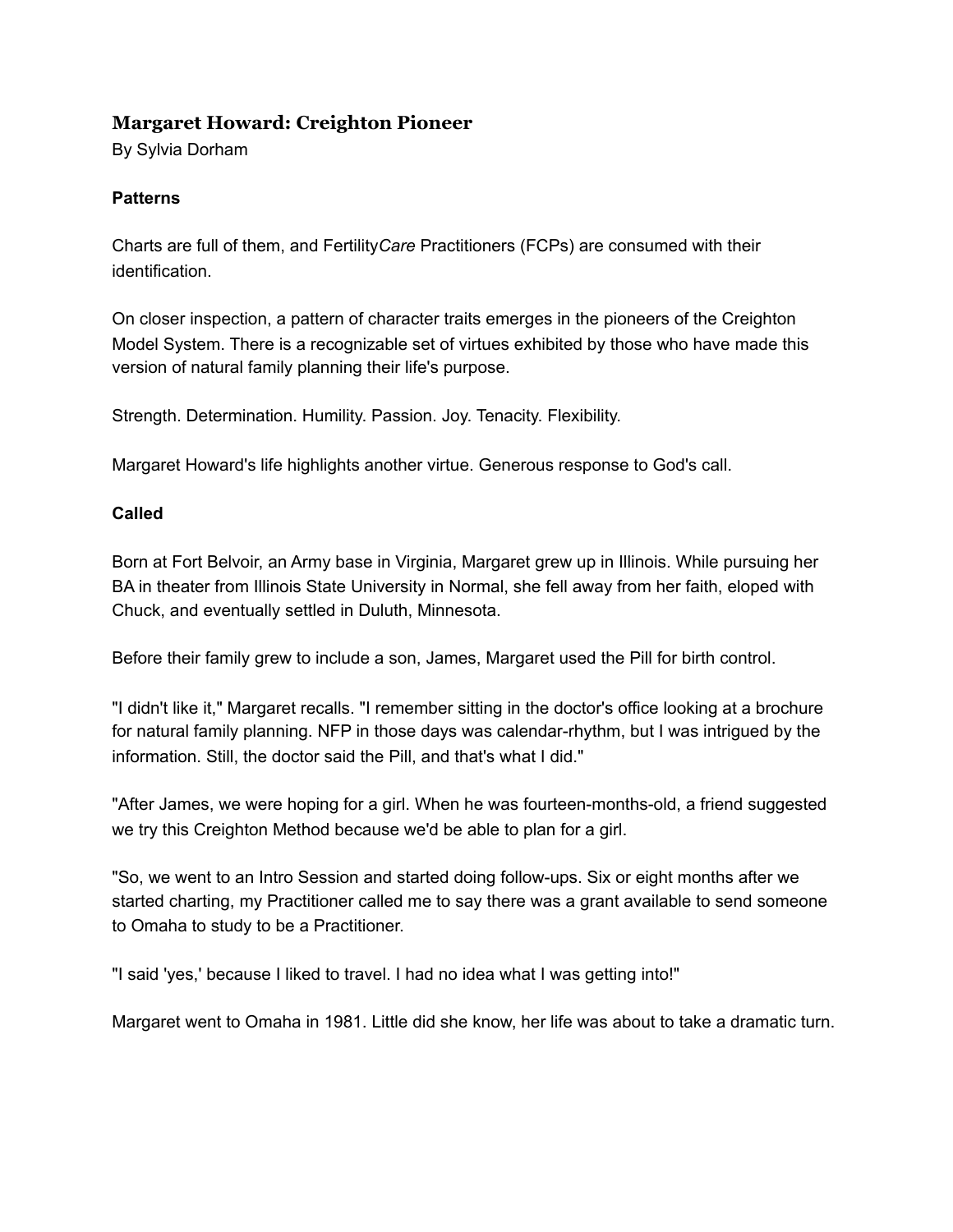"The first day of the Practitioner program was the first time I heard Dr. Hilgers speak, and after that, there was no turning back," Margaret remembers. "I didn't know I was being called to something!"

But there was more to the change in Margaret's life than a call to teach the Creighton Model System.

"I was Catholic, but I fell away in college. It wasn't until I went to the Immersion Course in Omaha that my life changed — in every one of the SPICE components. It renewed my faith."

Back in Duluth, the newly-minted FCP sat down with her husband to figure out a plan to combat the liberalism and prevailing attitudes of the culture toward family and pregnancy. They wanted it to be something they could do together, so they decided to develop an NFP business.

## **Flexibility Training**

The Howards welcomed their baby girl, Meghan, in July of 1982. After Margaret passed the Final Exam that November, they sold their house in Duluth and moved in with Margaret's parents in Illinois.

A businessman at heart, Chuck wanted efficiency in their new NFP business. Group follow-ups, he decided, were the way to achieve it. Margaret refused, citing the unlikelihood that couples would ask questions in a group setting. To resolve the conflict, the couple delved into additional study and research. Before long, they had attended the classes and teacher training for both the Couple to Couple League's Sympto-Thermal Method and the Billings Ovulation Method.

After a close look at all three methods, Chuck decided the solution for truly changing the culture was the Creighton Model. Together, the Howards sent inquiries to Catholic hospitals all over the northern United States about setting up an NFP program. "Any place it was pretty, and in the North, because we didn't want to live in the South," Margaret chuckled. "We had some interviews, but no leads."

About ten months after coming to live with Margaret's parents, the Howards received an offer from an organization in Houston, Texas.

"I don't want to," Margaret grumbled, unhappy at the prospect of living in the South, "but there are no other options." She agreed to go to Houston, but for no more than two years. They were there for seventeen. The organization they worked for was an umbrella group for all the major methods of natural family planning.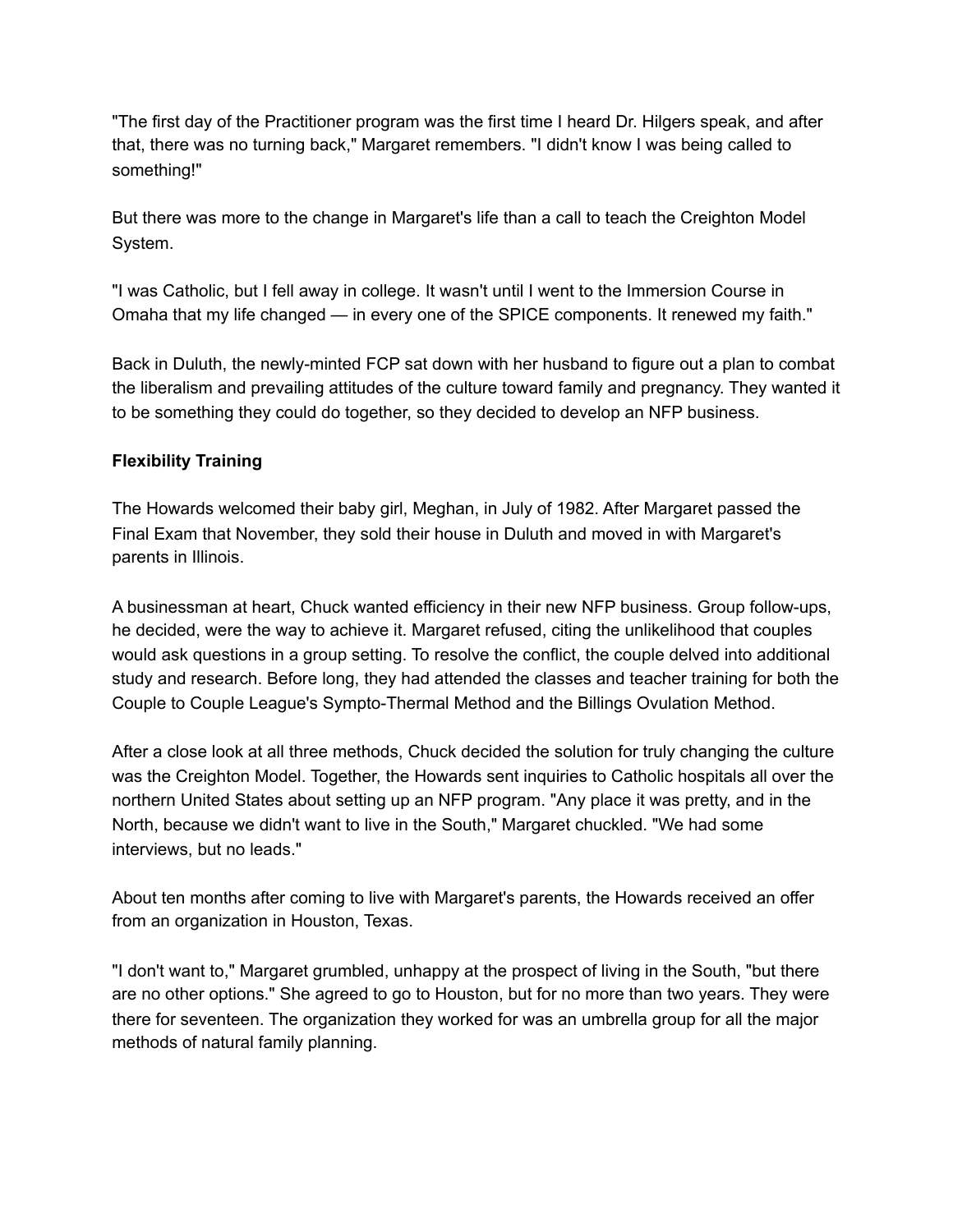"Our training [in many NFP systems] was a huge benefit," Margaret said, "to work with all these different methodologies, to understand where the teachers were coming from and all the while teach the Creighton Model according to its standards. It felt like all seventeen years were training."

One of the first things the Board of Directors asked Margaret when she arrived in Houston was to train more Practitioners.

"I can't do that," she protested. "It doesn't work like that! I'm not an Educator, I'm a Practitioner!" Nevertheless, the Howards went door-to-door to several churches in Houston and within one week had raised \$10,000 in donations to fund her training as an Educator. On her way, she took five others to be trained as Practitioners. One of them was her husband, Chuck. It was 1983.

## **Moving Forward**

Joseph, the Howard's third child, joined the family in 1988. Then, following the pattern of God's action in her life, Margaret Howard's next career move was precipitated by a phone call.

In 1998, a Sister in Lubbock, Texas, contacted Margaret. A doctor in the Medical Consultant program wanted to start a Fertility*Care* Center in a local hospital. Would they come? Ever eager to travel, and fifteen years beyond her intended stay in Houston, Margaret jumped at the chance.

In Lubbock, Margaret earned her MA in Organizational Management from Wayland Baptist University. The job in Lubbock lasted three years, and, Margaret notes, "I still get calls from the brochures we developed while we were there. I guess they're still found in churches."

# **Opposition**

Throughout Margaret's story runs another theme, that of physical, spiritual, and technological opposition to the advancement of the Creighton Model System. The original grant which provided tuition for Margaret's FCP training was nothing short of a miracle.

"This grant that sent me from Duluth was a State grant. My Practitioner and her Director had gotten the form to fill out just prior to its due date. It had to be postmarked by the following Saturday at 4:00 PM. They had never written a grant [proposal] before, and neither of them knew how to type, but they had a friend who could do both."

The women arranged to meet on Saturday morning to fill out the paperwork, but the friend never showed up. The two of them sat down and did it anyway. They finished at 3:30 PM, put it in an envelope, and rushed to the Post Office, only to find the window had already closed. Neither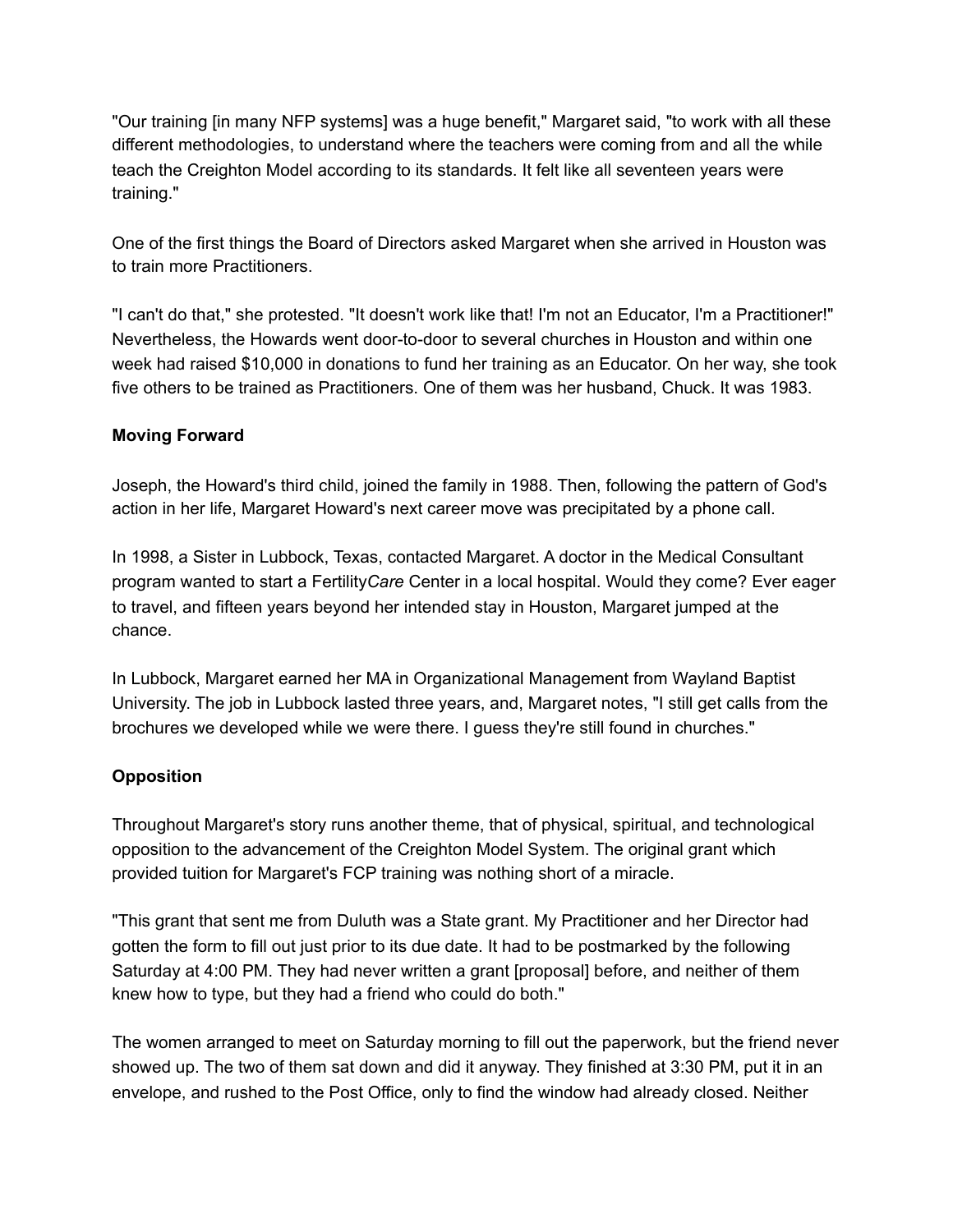woman had any cash to buy the 36-cent stamp from the postage machine, so the two of them poured out their purses to dig for change. They managed to scrounge 32 cents. Without further recourse, they inserted the 32 cents into the coin slot and were stunned when the machine spat out 36 cents-worth of postage.

"It was that grant which made it possible for me to become a Practitioner," Margaret smiled. "From day one, God was in this."

But uncertainty plagued the Howards every step of their journey. Three weeks after moving to Houston, Hurricane Alicia hit, knocking out electricity for a week and ruining their freezer-full of carefully stocked stores.

"We weren't sure we'd made the right decision [coming to Houston], but it has been that roller coaster all the way through."

When the call came inviting the Howards to Omaha, they made what should have been a twoday trek from Lubbock, with an RV so plagued with difficulties that five days had passed before the exhausted family pulled into the Institute's hometown at one o'clock in the morning.

"It was pure hell to get there," says Margaret about the trip from Lubbock to Omaha.

"I don't think we're supposed to be here," worried Chuck when they arrived.

"No," Margaret replied. "This is just where we're supposed to be."

"It feels like many of the problems we experience are spiritual attacks," she says.

Trouble often erupts before or when "we are doing something really good," states Margaret. "Before and during Education Programs there are obstacles we have to overcome. Computers, electronics. There were several programs where the night before every single program, my basement flooded as I was packing."

At one program in Kentucky, Margaret and her students were inundated with an unpredicted snowstorm. For three days and nights, she and her students huddled together under the force of the weather.

In Nigeria, where Margaret describes the students as "desperately wanting to become Practitioners," she has seen a five-minute trip across a bridge to her program turn into a fourhour traffic ordeal. Another time, the students and faculty had to endure three days without running water. Once, doctors and nurses were studying by flashlight and kerosene lanterns because there was no electricity.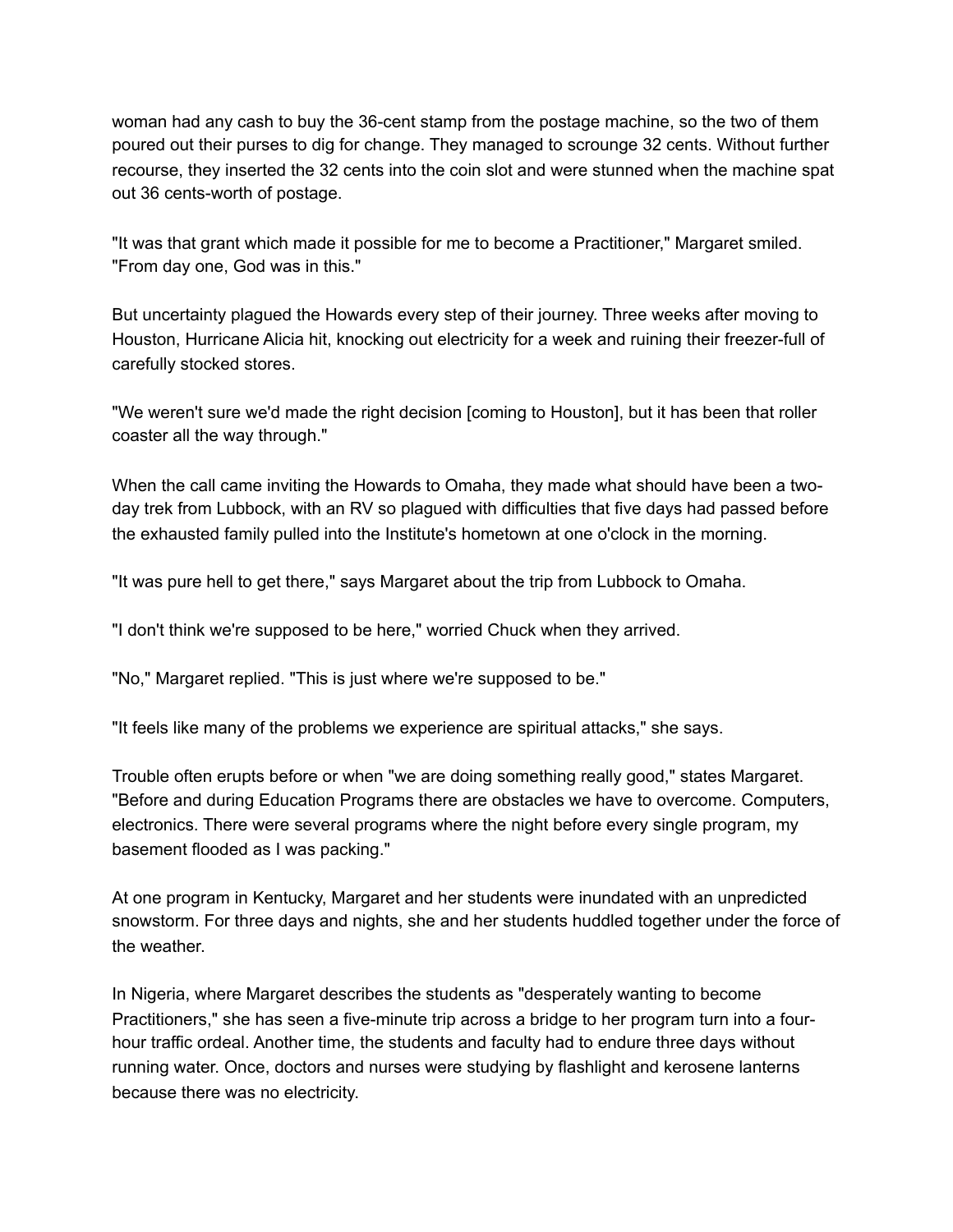### Her solution?

"We have to call on the Holy Spirit and keep praying to St. Michael the Archangel for protection. Use the virtues God has given us."

### **At the Institute**

It was 1991 when Margaret Howard joined the faculty of the Pope Paul VI Institute. When the family moved to Omaha in the summer of 2001, she began working part-time in the Institute's Education Office. By June of the following year, she was the full-time Education Program **Coordinator** 

But Margaret missed the student interaction she had enjoyed as an Educator, and so in 2006, armed with her love of travel and decades of experience, she set out to offer independent Educational Programs all over the world. To date, her travels have taken her to students in Canada, Texas, Chicago, Fresno, New Orleans, Atlanta, Sydney, Australia, and Lagos, Nigeria.

Nor does she rely solely on physical travel to spread the Creighton Model System.

"I go whenever I'm called. The same is true with my practice as a Practitioner. I work with Institute referrals when needed." But in fact, her clients are primarily long distance, including one in Saudi Arabia and several in Europe who she teaches by phone or by Skype.

"I feel each and every Program is God's program. I am only his servant. He places the people and the programs in front of me," Margaret declares.

## **"This is about to explode!"**

The first independent Educational Program Margaret conducted was in Arlington, Texas. In September, she will return to Texas to teach her 25th Program. Doctors from Latin America made up the majority of her students in New Orleans this January.

"I have never seen such passion, the instant understanding, the acceptance of NaProTechnology, the commitment to go forward that I see with Latin American doctors. NaPro has already exploded in Ireland and Poland, but I feel the future is going to be huge in the Latin American countries, Australia, and in Africa."

"In both Costa Rica and Mexico, they are fighting against the pressure to bring in [In-Vitro Fertilization]. NaProTechnology and CrMS are absolutely alternatives in building healthy families. IVF and abortion don't build healthy families. IVF creates life by destroying life."